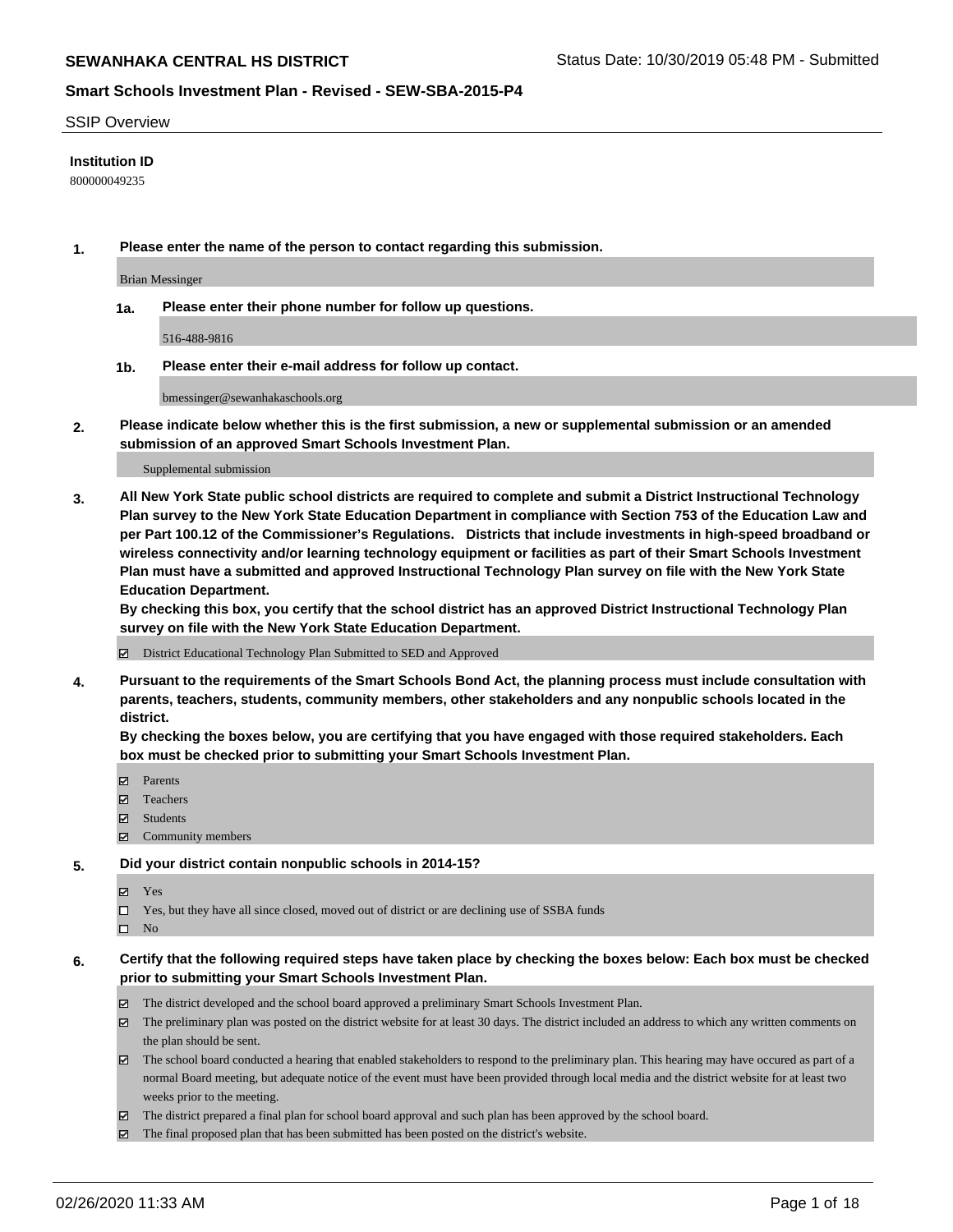SSIP Overview

**6a. Please upload the proposed Smart Schools Investment Plan (SSIP) that was posted on the district's website, along with any supporting materials. Note that this should be different than your recently submitted Educational Technology Survey. The Final SSIP, as approved by the School Board, should also be posted on the website and remain there during the course of the projects contained therein.**

Smart Bond Initial Plan.pdf Sewanhaka Smart Bond Quote 2019.pdf SSBA Additional Quote 19-20.pdf

**6b. Enter the webpage address where the final Smart Schools Investment Plan is posted. The Plan should remain posted for the life of the included projects.**

https://www.sewanhakaschools.org/Page/22673

**7. Please enter an estimate of the total number of students and staff that will benefit from this Smart Schools Investment Plan based on the cumulative projects submitted to date.**

9,200

**8. An LEA/School District may partner with one or more other LEA/School Districts to form a consortium to pool Smart Schools Bond Act funds for a project that meets all other Smart School Bond Act requirements. Each school district participating in the consortium will need to file an approved Smart Schools Investment Plan for the project and submit a signed Memorandum of Understanding that sets forth the details of the consortium including the roles of each respective district.**

 $\Box$  The district plans to participate in a consortium to partner with other school district(s) to implement a Smart Schools project.

**9. Please enter the name and 6-digit SED Code for each LEA/School District participating in the Consortium.**

| <b>Partner LEA/District</b> | <b>ISED BEDS Code</b> |
|-----------------------------|-----------------------|
| (No Response)               | (No Response)         |

**10. Please upload a signed Memorandum of Understanding with all of the participating Consortium partners.**

(No Response)

**11. Your district's Smart Schools Bond Act Allocation is:**

\$3,190,268

**12. Final 2014-15 BEDS Enrollment to calculate Nonpublic Sharing Requirement**

|                   | <b>Public Enrollment</b> | l Nonpublic Enrollment | <b>Total Enrollment</b> | I Nonpublic Percentage |
|-------------------|--------------------------|------------------------|-------------------------|------------------------|
| <b>Enrollment</b> | 8.077                    | 158                    | 8.235.00                | .92                    |

**13. This table compares each category budget total, as entered in that category's page, to the total expenditures listed in the category's expenditure table. Any discrepancies between the two must be resolved before submission.**

|                                          | Sub-Allocations | <b>Expenditure Totals</b> | <b>Difference</b> |
|------------------------------------------|-----------------|---------------------------|-------------------|
| <b>School Connectivity</b>               | 0.00            | 0.00                      | 0.00              |
| Connectivity Projects for<br>Communities | 0.00            | 0.00                      | 0.00              |
| Classroom Technology                     | 795,065.00      | 795,065.00                | 0.00              |
| Pre-Kindergarten Classrooms              | 0.00            | 0.00                      | 0.00              |
| Replace Transportable<br>Classrooms      | 0.00            | 0.00                      | 0.00              |
| <b>High-Tech Security Features</b>       | 0.00            | 0.00                      | 0.00              |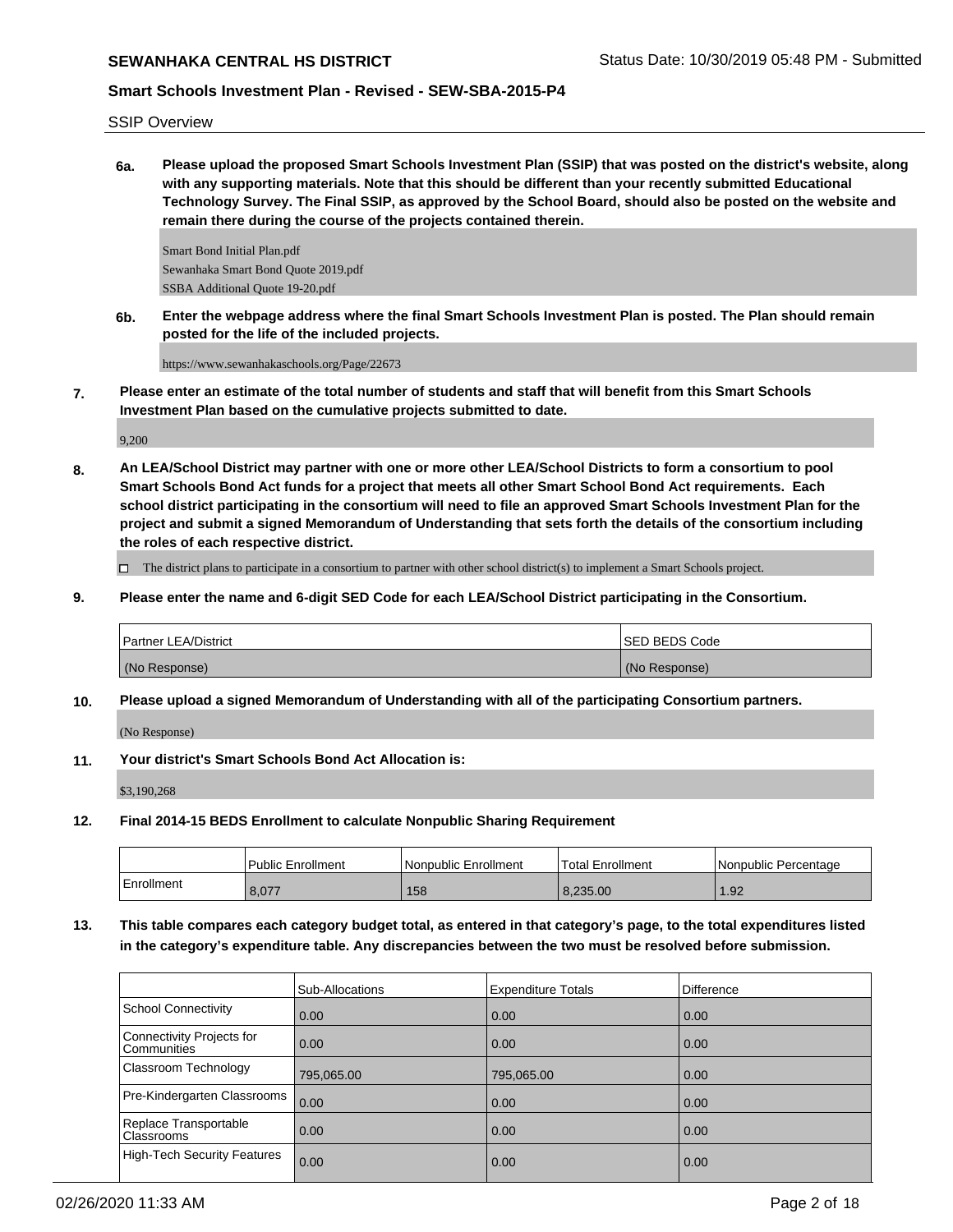SSIP Overview

|                | Sub-Allocations | l Expenditure Totals | <b>Difference</b> |
|----------------|-----------------|----------------------|-------------------|
| Nonpublic Loan | 0.00            | 0.00                 | 0.00              |
| Totals:        | 795,065         | 795,065              | -C                |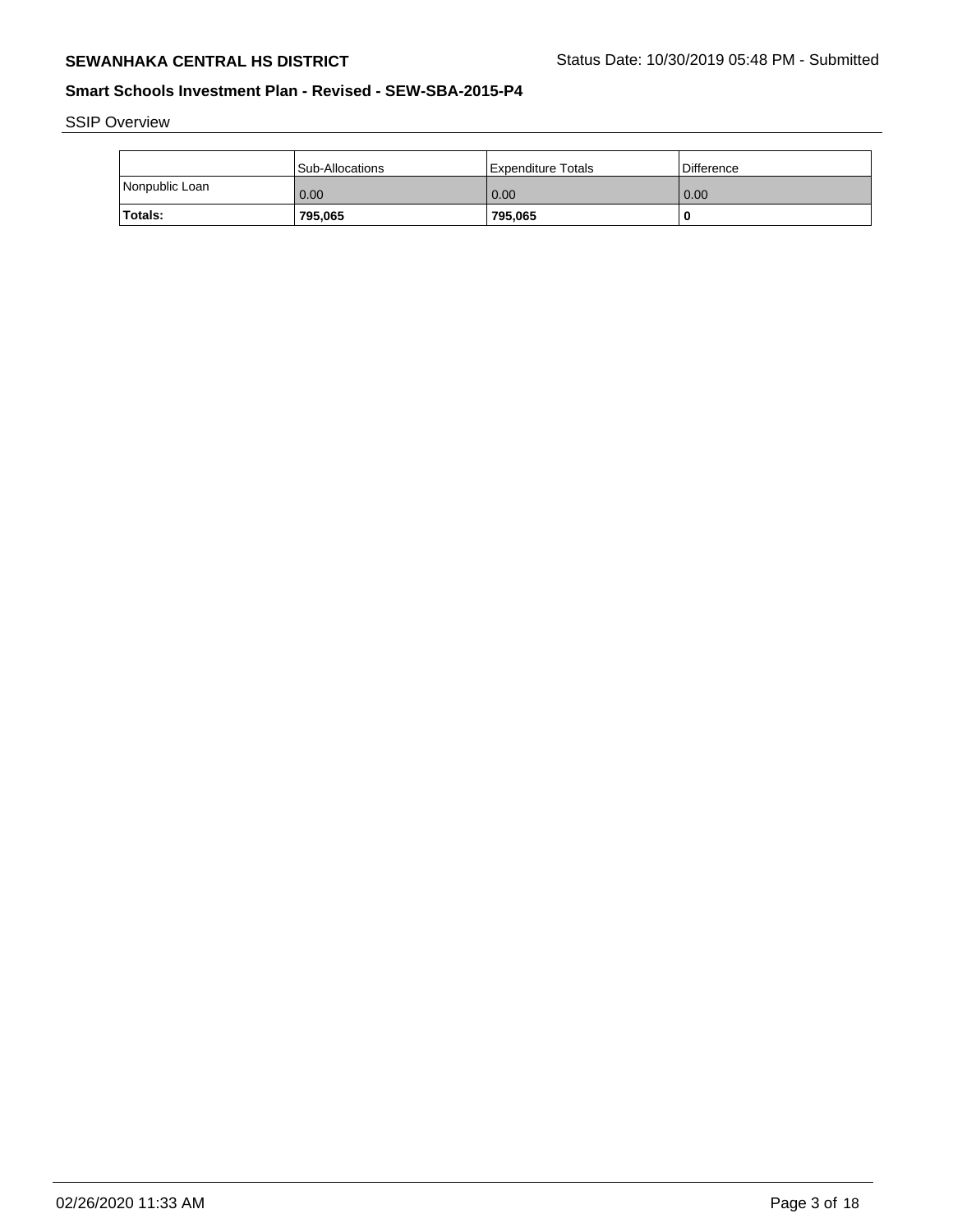School Connectivity

- **1. In order for students and faculty to receive the maximum benefit from the technology made available under the Smart Schools Bond Act, their school buildings must possess sufficient connectivity infrastructure to ensure that devices can be used during the school day. Smart Schools Investment Plans must demonstrate that:**
	- **• sufficient infrastructure that meets the Federal Communications Commission's 100 Mbps per 1,000 students standard currently exists in the buildings where new devices will be deployed, or**
	- **• is a planned use of a portion of Smart Schools Bond Act funds, or**
	- **• is under development through another funding source.**

**Smart Schools Bond Act funds used for technology infrastructure or classroom technology investments must increase the number of school buildings that meet or exceed the minimum speed standard of 100 Mbps per 1,000 students and staff within 12 months. This standard may be met on either a contracted 24/7 firm service or a "burstable" capability. If the standard is met under the burstable criteria, it must be:**

**1. Specifically codified in a service contract with a provider, and**

**2. Guaranteed to be available to all students and devices as needed, particularly during periods of high demand, such as computer-based testing (CBT) periods.**

**Please describe how your district already meets or is planning to meet this standard within 12 months of plan submission.**

(No Response)

**1a. If a district believes that it will be impossible to meet this standard within 12 months, it may apply for a waiver of this requirement, as described on the Smart Schools website. The waiver must be filed and approved by SED prior to submitting this survey.**

 $\Box$  By checking this box, you are certifying that the school district has an approved waiver of this requirement on file with the New York State Education Department.

**2. Connectivity Speed Calculator (Required). If the district currently meets the required speed, enter "Currently Met" in the last box: Expected Date When Required Speed Will be Met.**

|                  | l Number of     | Required Speed | Current Speed in | Expected Speed  | Expected Date                           |
|------------------|-----------------|----------------|------------------|-----------------|-----------------------------------------|
|                  | <b>Students</b> | In Mbps        | l Mbps           | to be Attained  | When Required                           |
|                  |                 |                |                  |                 | l Within 12 Months ISpeed Will be Met l |
| Calculated Speed | (No Response)   | 0.00           | (No Response)    | l (No Response) | l (No Response)                         |

**3. Describe how you intend to use Smart Schools Bond Act funds for high-speed broadband and/or wireless connectivity projects in school buildings.**

(No Response)

**4. Describe the linkage between the district's District Instructional Technology Plan and how the proposed projects will improve teaching and learning. (There should be a link between your response to this question and your responses to Question 1 in Section IV - NYSED Initiatives Alignment: "Explain how the district use of instructional technology will serve as a part of a comprehensive and sustained effort to support rigorous academic standards attainment and performance improvement for students."** 

**Your answer should also align with your answers to the questions in Section II - Strategic Technology Planning and the associated Action Steps in Section III - Action Plan.)**

(No Response)

**5. If the district wishes to have students and staff access the Internet from wireless devices within the school building, or in close proximity to it, it must first ensure that it has a robust Wi-Fi network in place that has sufficient bandwidth to meet user demand.**

**Please describe how you have quantified this demand and how you plan to meet this demand.**

(No Response)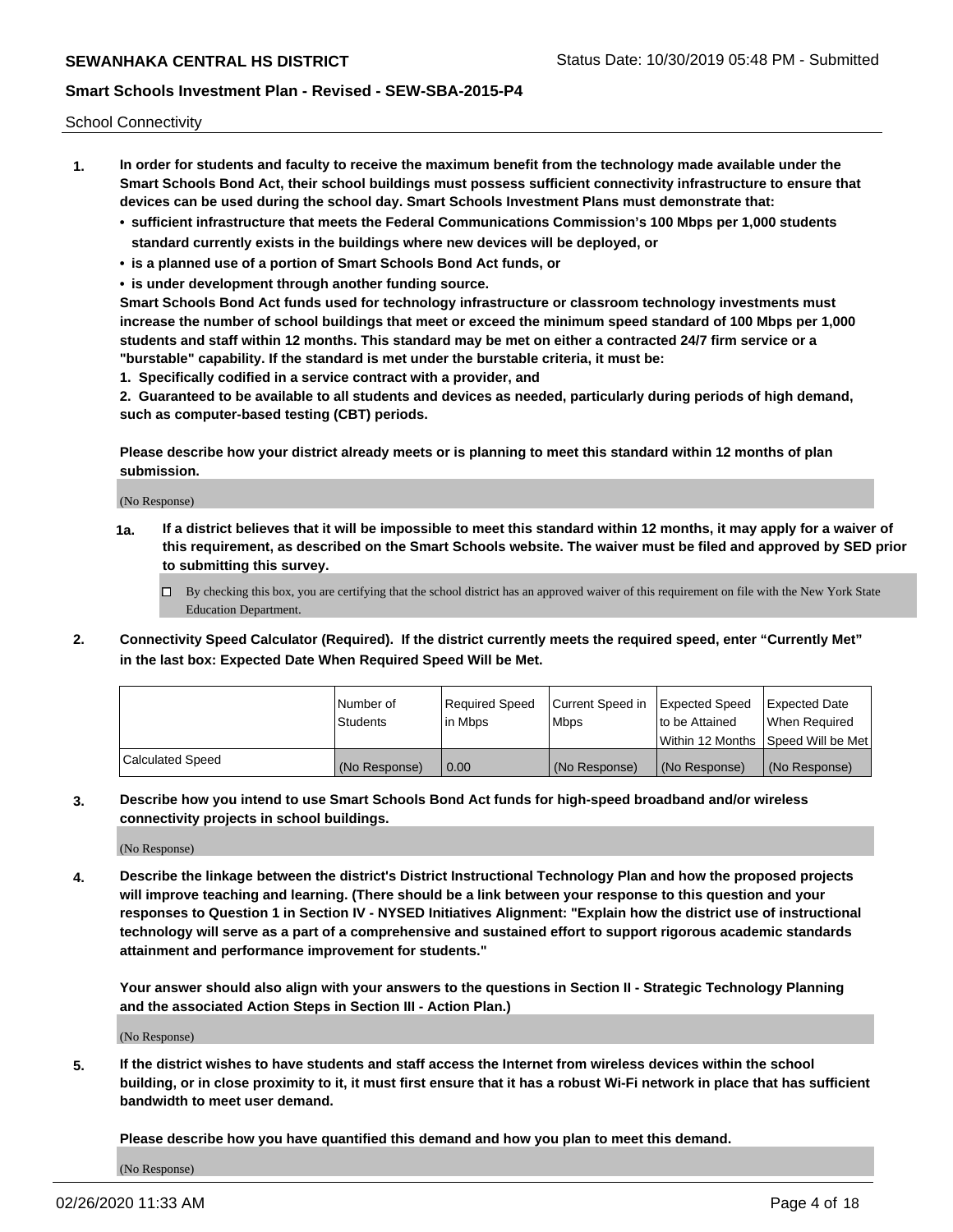School Connectivity

**6. Smart Schools plans with any expenditures in the School Connectivity category require a project number from the Office of Facilities Planning. Districts must submit an SSBA LOI and receive project numbers prior to submitting the SSIP. As indicated on the LOI, some projects may be eligible for a streamlined review and will not require a building permit.**

**Please indicate on a separate row each project number given to you by the Office of Facilities Planning.**

| Project Number |  |
|----------------|--|
| (No Response)  |  |

**7. Certain high-tech security and connectivity infrastructure projects may be eligible for an expedited review process as determined by the Office of Facilities Planning.**

### **Was your project deemed eligible for streamlined review?**

(No Response)

## **8. Include the name and license number of the architect or engineer of record.**

| Name          | License Number |
|---------------|----------------|
| (No Response) | (No Response)  |

## **9. Public Expenditures – Loanable (Counts toward the nonpublic loan calculation)**

| Select the allowable expenditure type.<br>Repeat to add another item under each type. | <b>PUBLIC</b> Items to be<br>l Purchased | Quantity           | Cost Per Item    | <b>Total Cost</b> |
|---------------------------------------------------------------------------------------|------------------------------------------|--------------------|------------------|-------------------|
| (No Response)                                                                         | (No Response)                            | l (No<br>Response) | (No<br>Response) | $\overline{0.00}$ |
|                                                                                       |                                          | 0                  | 0.00             |                   |

## **10. Public Expenditures – Non-Loanable (Does not count toward nonpublic loan calculation)**

| Select the allowable expenditure<br>type.<br>Repeat to add another item under<br>each type. | <b>PUBLIC</b> Items to be purchased | Quantity      | Cost per Item | <b>Total Cost</b> |
|---------------------------------------------------------------------------------------------|-------------------------------------|---------------|---------------|-------------------|
| (No Response)                                                                               | (No Response)                       | (No Response) | (No Response) | 0.00              |
|                                                                                             |                                     |               | 0.00          |                   |

#### **11. Final 2014-15 BEDS Enrollment to calculate Nonpublic Sharing Requirement (no changes allowed.)**

|            | Public Enrollment | l Nonpublic Enrollment | <b>Total Enrollment</b> | Nonpublic Percentage |
|------------|-------------------|------------------------|-------------------------|----------------------|
| Enrollment | 8,077             | 158                    | 8.235.00                | .92                  |

## **12. Total Public Budget - Loanable (Counts toward the nonpublic loan calculation)**

|                                               | Public Allocations | <b>Estimated Nonpublic Loan</b><br>Amount | Estimated Total Sub-Allocations |
|-----------------------------------------------|--------------------|-------------------------------------------|---------------------------------|
| Network/Access Costs                          | (No Response)      | 0.00                                      | 0.00                            |
| School Internal Connections and<br>Components | (No Response)      | 0.00                                      | 0.00                            |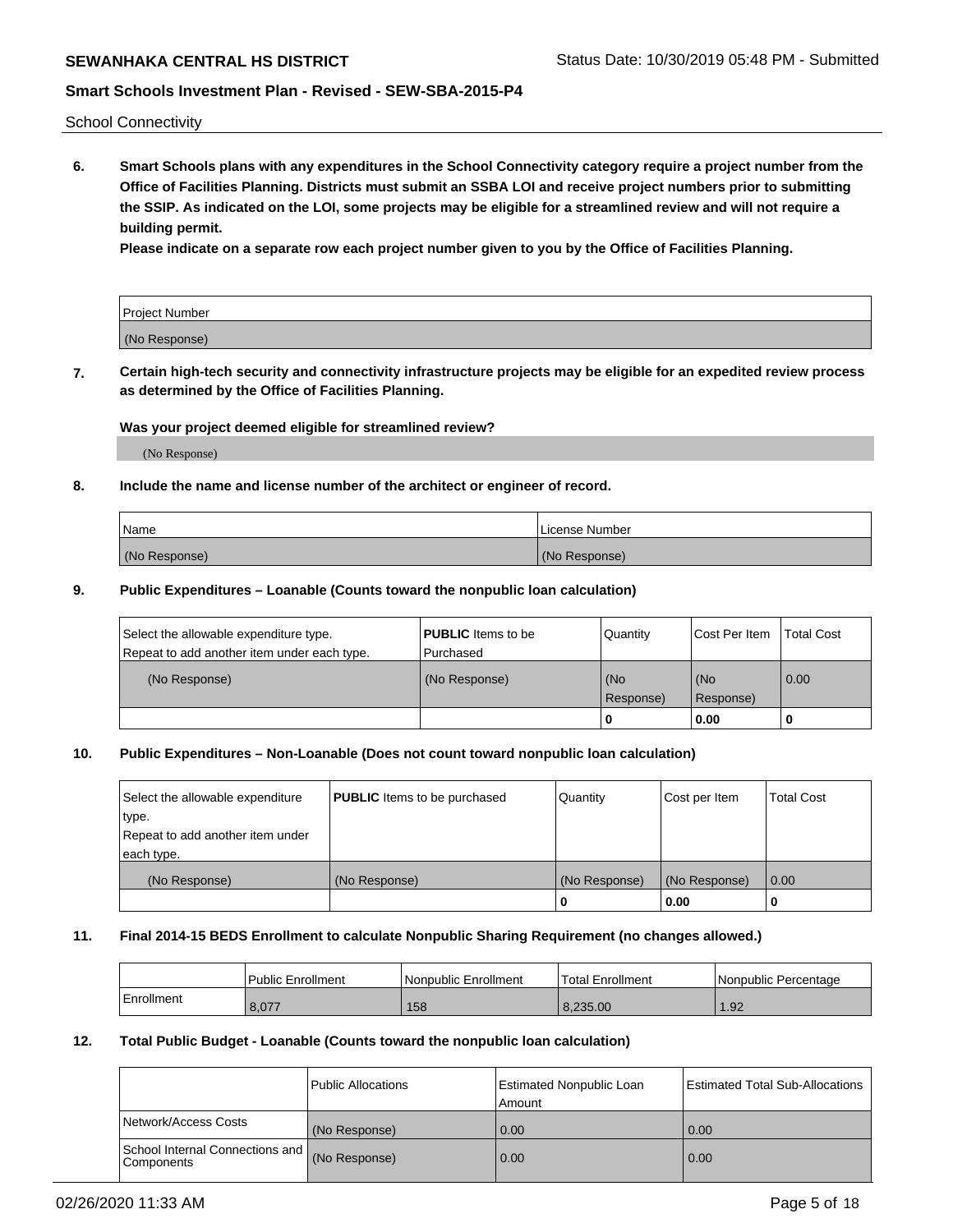School Connectivity

|         | Public Allocations | Estimated Nonpublic Loan<br>l Amount i | Estimated Total Sub-Allocations |
|---------|--------------------|----------------------------------------|---------------------------------|
| l Other | (No Response)      | 0.00                                   | 0.00                            |
| Totals: | 0.00               | 0                                      | 0                               |

# **13. Total Public Budget – Non-Loanable (Does not count toward the nonpublic loan calculation)**

|                                                   | Sub-<br>Allocation |
|---------------------------------------------------|--------------------|
| Network/Access Costs                              | (No Response)      |
| Outside Plant Costs                               | (No Response)      |
| <b>School Internal Connections and Components</b> | (No Response)      |
| <b>Professional Services</b>                      | (No Response)      |
| Testing                                           | (No Response)      |
| <b>Other Upfront Costs</b>                        | (No Response)      |
| <b>Other Costs</b>                                | (No Response)      |
| Totals:                                           | 0.00               |

# **14. School Connectivity Totals**

|                          | Total Sub-Allocations |
|--------------------------|-----------------------|
| Total Loanable Items     | 0.00                  |
| Total Non-Ioanable Items | 0.00                  |
| Totals:                  | 0                     |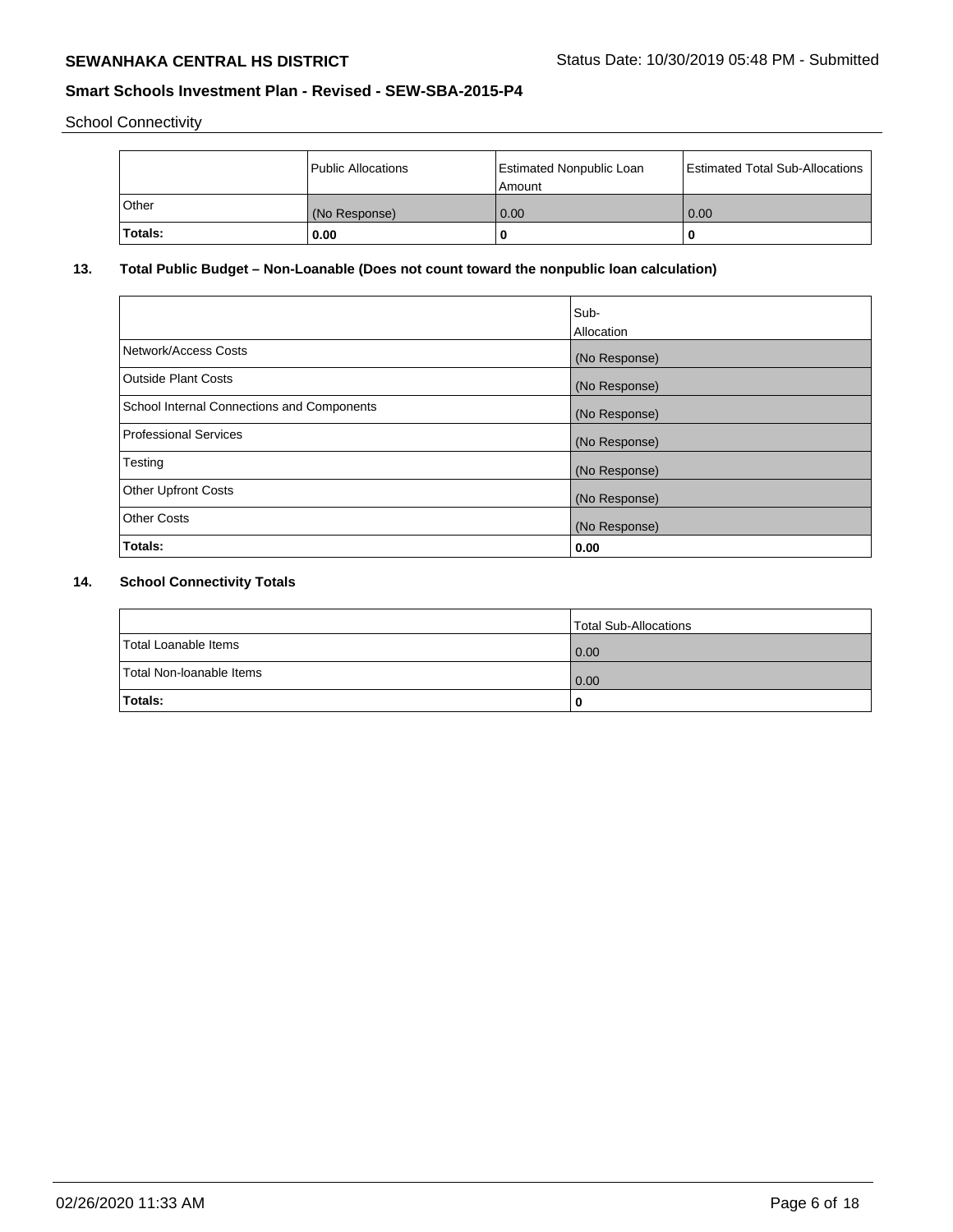Community Connectivity (Broadband and Wireless)

**1. Describe how you intend to use Smart Schools Bond Act funds for high-speed broadband and/or wireless connectivity projects in the community.**

(No Response)

**2. Please describe how the proposed project(s) will promote student achievement and increase student and/or staff access to the Internet in a manner that enhances student learning and/or instruction outside of the school day and/or school building.**

(No Response)

**3. Community connectivity projects must comply with all the necessary local building codes and regulations (building and related permits are not required prior to plan submission).**

 $\Box$  I certify that we will comply with all the necessary local building codes and regulations.

**4. Please describe the physical location of the proposed investment.**

(No Response)

**5. Please provide the initial list of partners participating in the Community Connectivity Broadband Project, along with their Federal Tax Identification (Employer Identification) number.**

| <b>Project Partners</b> | l Federal ID # |
|-------------------------|----------------|
| (No Response)           | (No Response)  |

**6. Please detail the type, quantity, per unit cost and total cost of the eligible items under each sub-category.**

| Select the allowable expenditure | Item to be purchased | Quantity      | Cost per Item | <b>Total Cost</b> |
|----------------------------------|----------------------|---------------|---------------|-------------------|
| type.                            |                      |               |               |                   |
| Repeat to add another item under |                      |               |               |                   |
| each type.                       |                      |               |               |                   |
| (No Response)                    | (No Response)        | (No Response) | (No Response) | 0.00              |
|                                  |                      | o             | 0.00          |                   |

**7. If you are submitting an allocation for Community Connectivity, complete this table.**

**Note that the calculated Total at the bottom of the table must equal the Total allocation for this category that you entered in the SSIP Overview overall budget.**

|                                    | Sub-Allocation |
|------------------------------------|----------------|
| Network/Access Costs               | (No Response)  |
| Outside Plant Costs                | (No Response)  |
| <b>Tower Costs</b>                 | (No Response)  |
| <b>Customer Premises Equipment</b> | (No Response)  |
| <b>Professional Services</b>       | (No Response)  |
| Testing                            | (No Response)  |
| <b>Other Upfront Costs</b>         | (No Response)  |
| <b>Other Costs</b>                 | (No Response)  |
| Totals:                            | 0.00           |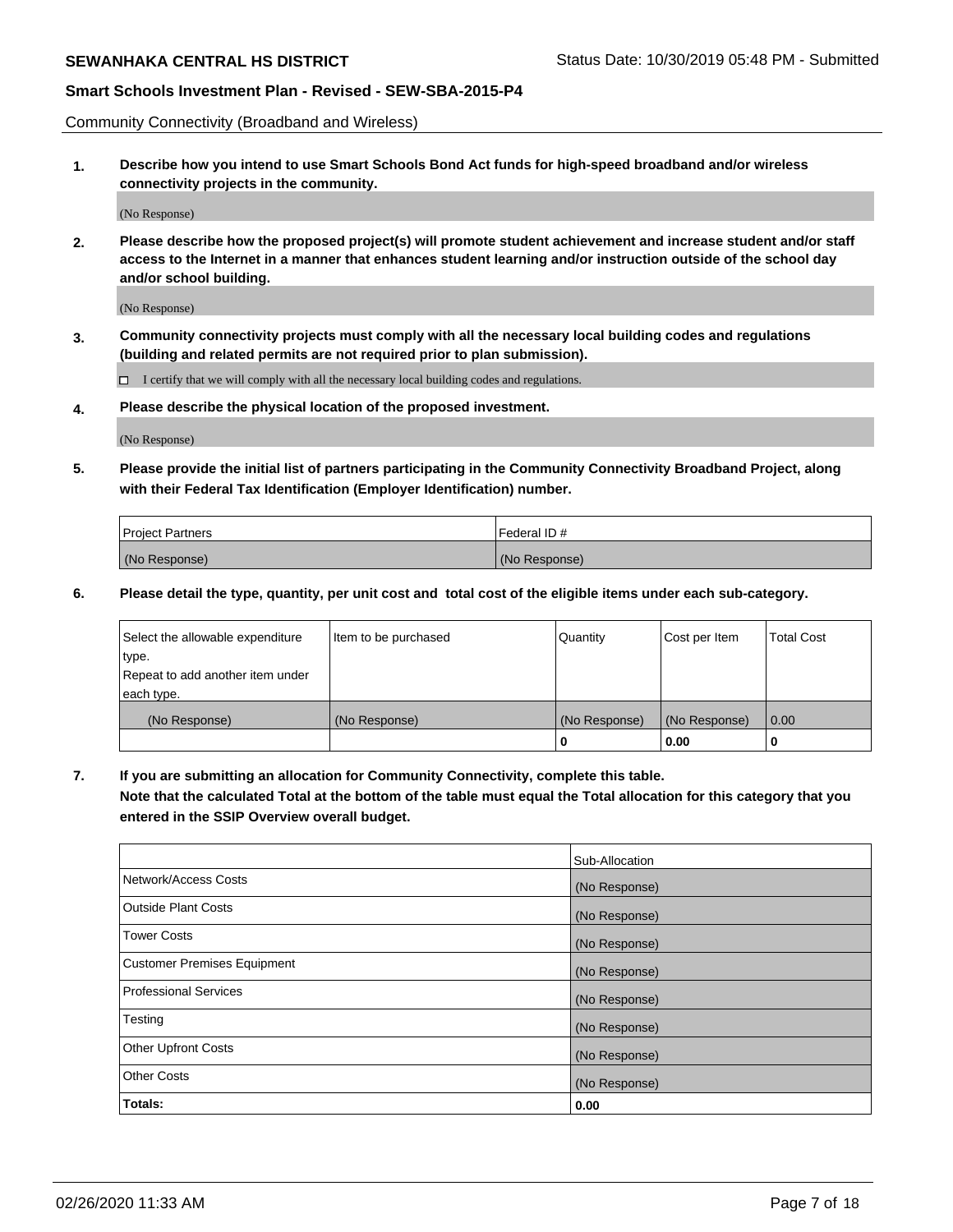### Classroom Learning Technology

**1. In order for students and faculty to receive the maximum benefit from the technology made available under the Smart Schools Bond Act, their school buildings must possess sufficient connectivity infrastructure to ensure that devices can be used during the school day. Smart Schools Investment Plans must demonstrate that sufficient infrastructure that meets the Federal Communications Commission's 100 Mbps per 1,000 students standard currently exists in the buildings where new devices will be deployed, or is a planned use of a portion of Smart Schools Bond Act funds, or is under development through another funding source. Smart Schools Bond Act funds used for technology infrastructure or classroom technology investments must increase the number of school buildings that meet or exceed the minimum speed standard of 100 Mbps per 1,000 students and staff within 12 months. This standard may be met on either a contracted 24/7 firm service or a "burstable" capability. If the standard is met under the burstable criteria, it must be: 1. Specifically codified in a service contract with a provider, and**

**2. Guaranteed to be available to all students and devices as needed, particularly during periods of high demand, such as computer-based testing (CBT) periods.**

**Please describe how your district already meets or is planning to meet this standard within 12 months of plan submission.**

The District currently has sufficient infrastructure that meets the Federal Communication Commission's 100 Mbps per 1,000 students standard in the buildings where new devices will be deployed. Current total bandwidth totals 2 Gbps of internet service through two separate service providers. This meets the minimum standards and also provides redundancy throughout our campus.

- **1a. If a district believes that it will be impossible to meet this standard within 12 months, it may apply for a waiver of this requirement, as described on the Smart Schools website. The waiver must be filed and approved by SED prior to submitting this survey.**
	- $\Box$  By checking this box, you are certifying that the school district has an approved waiver of this requirement on file with the New York State Education Department.
- **2. Connectivity Speed Calculator (Required). If the district currently meets the required speed, enter "Currently Met" in the last box: Expected Date When Required Speed Will be Met.**

|                         | l Number of | Required Speed | Current Speed in | <b>Expected Speed</b> | Expected Date        |
|-------------------------|-------------|----------------|------------------|-----------------------|----------------------|
|                         | Students    | l in Mbps      | <b>Mbps</b>      | to be Attained        | When Required        |
|                         |             |                |                  | l Within 12 Months    | Speed Will be Met    |
| <b>Calculated Speed</b> | 8.500       | 850.00         | 2000             | 3000                  | <b>Currently Met</b> |

**3. If the district wishes to have students and staff access the Internet from wireless devices within the school building, or in close proximity to it, it must first ensure that it has a robust Wi-Fi network in place that has sufficient bandwidth to meet user demand.**

**Please describe how you have quantified this demand and how you plan to meet this demand.**

Over the summer of 2016, the district installed a comprehensive WiFi infrastructure to support over 10,000 devices. This includes the placement of over 350 antennas throughout our campus.

**4. All New York State public school districts are required to complete and submit an Instructional Technology Plan survey to the New York State Education Department in compliance with Section 753 of the Education Law and per Part 100.12 of the Commissioner's Regulations.**

**Districts that include educational technology purchases as part of their Smart Schools Investment Plan must have a submitted and approved Instructional Technology Plan survey on file with the New York State Education Department.**

By checking this box, you are certifying that the school district has an approved Instructional Technology Plan survey on file with the New York State Education Department.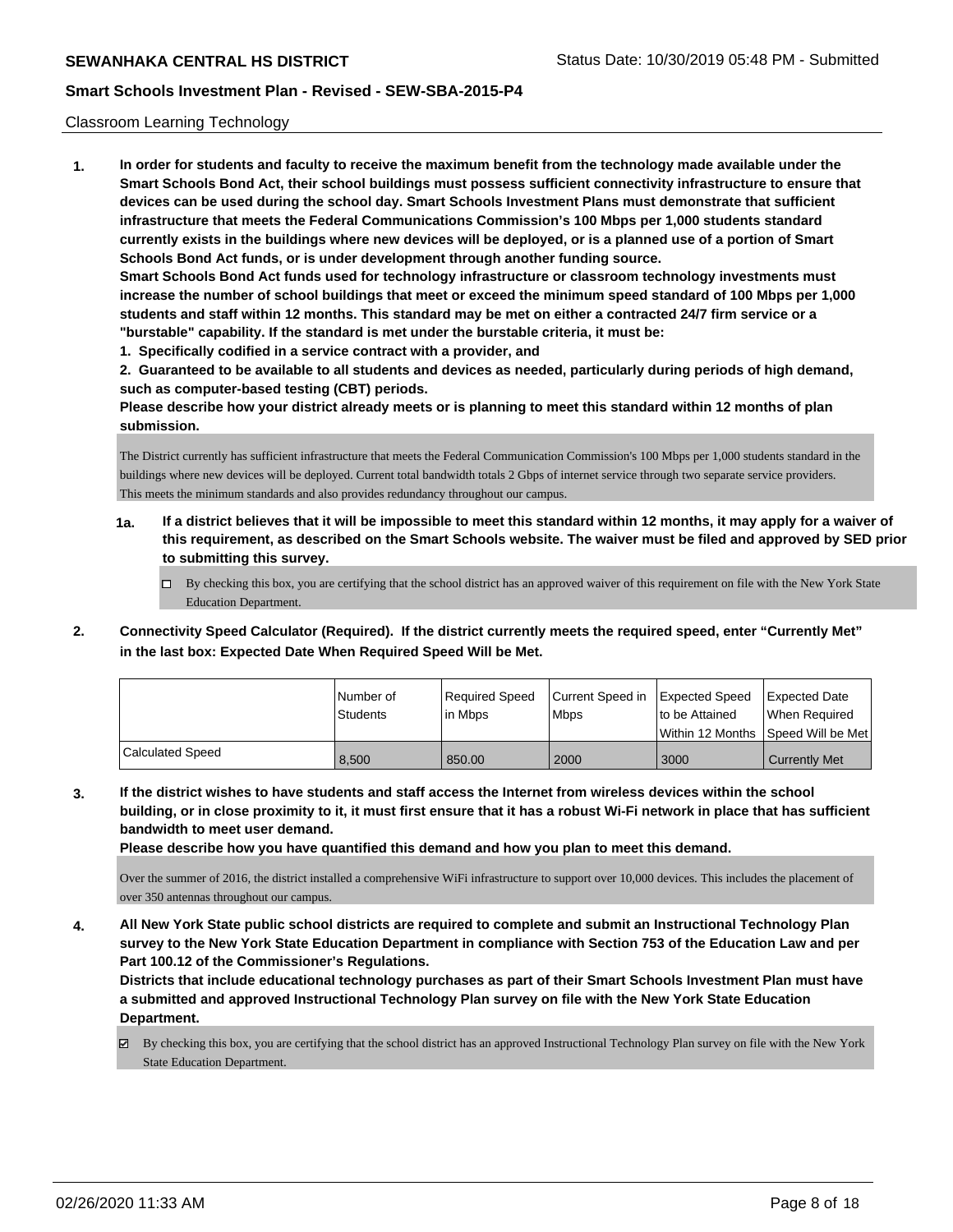Classroom Learning Technology

# **5. Describe the devices you intend to purchase and their compatibility with existing or planned platforms or systems. Specifically address the adequacy of each facility's electrical, HVAC and other infrastructure necessary to install and support the operation of the planned technology.**

The District plans on purchasing the next phase of Apple iPad devices (2019 version) for our incoming 7th grade students for the 2019-2020 school year. MacBook Pro devices are being purchased for both enhanced productivity and classroom instruction. Specifically, MacBooks will allow teachers to perform tasks not available on an iPad, including more detailed creation of documents, complete access to our Learning Management System, and the creation of digital iBooks to enhance classroom instruction. Classrooms have already been tooled to support these technologies with the appropriate outlets and charging stations. Over the summer of 2016, the district installed a comprehensive WiFi infrastructure to support over 10,000 devices. This includes the placement of over 350 antenna throughout our campus.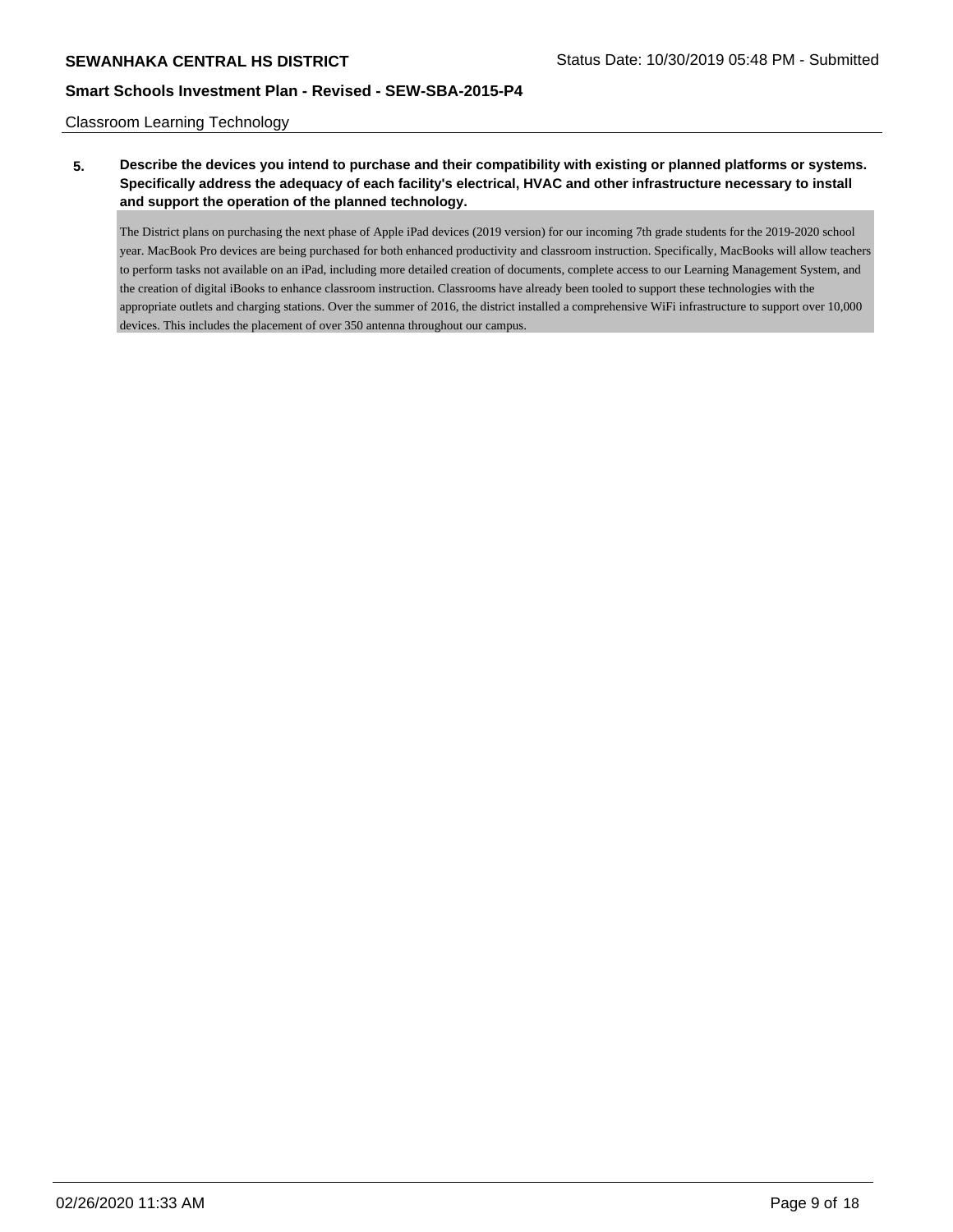### Classroom Learning Technology

- **6. Describe how the proposed technology purchases will:**
	- **> enhance differentiated instruction;**
	- **> expand student learning inside and outside the classroom;**
	- **> benefit students with disabilities and English language learners; and**
	- **> contribute to the reduction of other learning gaps that have been identified within the district.**

**The expectation is that districts will place a priority on addressing the needs of students who struggle to succeed in a rigorous curriculum. Responses in this section should specifically address this concern and align with the district's Instructional Technology Plan (in particular Question 2 of E. Curriculum and Instruction: "Does the district's instructional technology plan address the needs of students with disabilities to ensure equitable access to instruction, materials and assessments?" and Question 3 of the same section: "Does the district's instructional technology plan address the provision of assistive technology specifically for students with disabilities to ensure access to and participation in the general curriculum?")**

**In addition, describe how the district ensures equitable access to instruction, materials and assessments and participation in the general curriculum for both SWD and English Language Learners/Multilingual Learners (ELL/MLL) students.**

The District's Technology Plan is to establish a culture of collaboration, creativity, critical thinking and authentic learning that promotes socially conscious citizens who are college- and career-ready. The use of iPads in classroom instruction will allow our students to feel valued and empowered to contribute to a global community. Through the integration of this technology, the district aims:

• To transform learning by boosting creativity and tapping into student choice and interest, allowing for personalized learning and sharing with authentic audiences.

• To increase teacher and student confidence with transformative learning practices by increasing professional development by teacher leaders, for teachers. This includes administrative modeling, expectations and best practices.

• To ensure all teachers will be engaging students in using the device to make certain that there is equitable opportunity to learn in all five high schools.

• To ensure all our schools will successfully incorporate the infrastructure, devices, professional development, content and human capacity necessary to implement the one-to-one initiative, exemplifying an effective transition to digital learning.

The school communities has consistently incorporated a Learning Management System, including a gradebook, parent portal and other digital resources for communication, collaboration and professional practice. When high quality teaching is infused with the dynamic use of technology, personalized student learning becomes possible. The Sewanhaka Central High School District has taken the Future Ready District Pledge, designed by the US DoE to set out a roadmap to achieve that success and to commit districts to move as quickly as possible towards a shared vision of preparing students for success in college, career, and citizenship. All students will benefit from the integration of this technology in the following ways: • Students have the tools to be more creative

• Students have the tools to individualize their own learning

• Students have less to carry

- Students have more choice in the work they produce
- Classes are more collaborative and engaging
- Students learn to use technology for organization and learning-not just entertainment and communication
- Students are positioned to be more competitive in higher education, the work force, and life beyond high school

Specifically, we are exploring every avenue to innovate and expand learning. We are implementing strategies in all subject areas with a focus on student-centered learning. Our junior high students are now completing digital choice projects on their iPads instead of traditional quarterly exams and midterms. They are making iMovies, sketchnoting, and doing extensive research. They are creating and collaborating, which are essential skills for the 21st century. The iPads are also perfect tools to provide for differentiated instruction. Flipped classrooms and personalized learning are possible with iPads, giving teachers additional tools on how to put students at the center of their learning. Differentiation is much easier when personalized individual or group tasks can be assigned while teachers can monitor student work remotely via the Apple Classroom app. Data collected via Schoology, Apple, Google, and Illuminuate also provides us with insight into learning gaps, and helps us develop targeted strategies for success.

An example of some of the innovative work we are doing to expand student learning, differentiated instruction, and contribute to the reduction of identified learning gaps is our work with GeoGebra. This free graphing calculator app is being launched throughout the District on the iPads. It is expanding student learning in the classroom by providing students with an intuitive tool to help make math more accessible. Instead of remembering complex formulas and procedures on a traditional graphing calculator, our students can now do things like spreading and pinching their fingers to zoom in and out of a parabola. We are also expanding student learning by providing them with access to this app both in school and at home. Our economically disadvantaged students do not necessarily have access to a graphing calculator at home, which makes it impossible for teachers to assign work on it at home. Since every one of our students has an iPad with the GeoGebra app, this is no longer an issue. Additionally, our District has been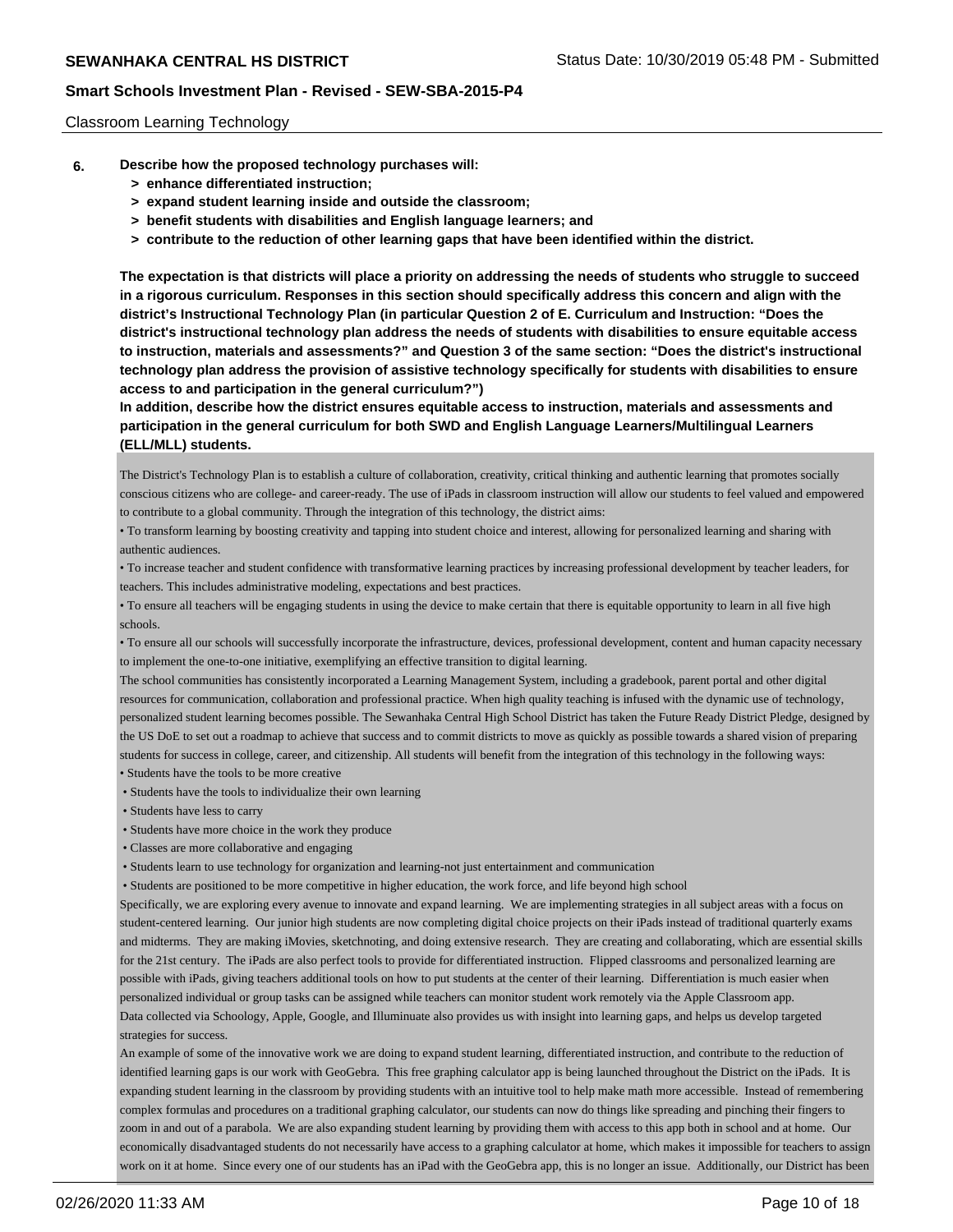## Classroom Learning Technology

working with the State Education department to allow the use of the GeoGebra Graphing Calculator app on the iPads for paper Regents examinations. This allows for students to have a consistent tool to use in class, at home, and on the exams. In turn, teachers are using it in the classroom to help with instruction, including differentiated activities through the calculator, and the associated GeoGebra AR (augmented reality) app, which helps students develop a stronger understanding of math concepts. With learning gaps readily identified in our math competencies, this tool is truly helping us devote attention and resources to math education.

### **Students With Disabilities**

Our educators of students with special needs are finding that iPads can be a vital tool to support independence. The iPad provides students with a simple and familiar user interface that can be used by almost everyone. It is also a highly customizable device that can be set up with applications and assistive features to support a variety of special needs. The iPad includes a full suite of accessibility tools. Apple will continue to provide our Special Education staff with professional development to explore the key features built into their products for students with special needs. Educators are continually reviewing applications for special education, and focus on the following:

• Differentiation: How adaptable is the application to the population being served?

• Alignment: How well does the application align with both the curriculum and the student's IEP?

• Data collection: What kind of feedback does the app provide to document progress?

• Motivation: How well do students respond to the application?

To this date, teachers have identified the following apps depending on their special needs: ProLoQuo2Go, Dolphin Easy Reader, Read 180, System 44, and over 50 other apps that are address the individualized needs of students.

Students with disabilities are able to expand their learning through the use of specialized apps and assistive technologies. For example, Apple's Classroom app (used by teachers on the MacBooks and students on their iPads) allows for easy differentiation and group assignments, which allows for students to collaborate and further develop their skills. Many of apps, including the Discovery Education tech book (used by our social studies and science students), provide students with the ability to select reading levels. The native technologies found our these devices allow for students to learn via a flipped classroom; Apple's easy screen recording tools allow for students to consume content at their own pace, which is ideal for students with disabilities.

As we have identified learning gaps on state exams between our general education students and students with disabilities, we are providing our students with disabilities with the opportunity to work with Proximity Learning on their iPads. This program provides digital individual or small group instruction with a live teacher through the Canvas and Zoom Meeting apps.

We have also been working with assistive technologies to meet the needs of our students with disabilities. We have students using AAC technologies such as ProLoQuo2Go and Touch Chat, which are essential to their development.

Another example is how we meet the needs of our students enrolled in life skills programs. Based on their individual IEPS, we provide them with a unique suite of apps to help develop their skills. These range from apps teaching how to count money to how to develop basic reading skills. We are also using Scholastic's Read 180 program for our students identified with the need to improve their reading and writing skills. Read 180 provides a suite of apps for this purpose, and the students attend dedicated Read 180 classes.

### **English Language Learners**

The district will be working to use technology to enhance instruction for our English learners. Apps already identified by our teachers include Google Translate, Hello-Hello English, speech and basic pronunciation tutors, and Word Wit. Apple iPads have multilingual features and accessibility tools that enable all students to type in their native language and translation tools to help students adapt to an English language learning environment. As we have identified learning gaps on state exams between our general education students and English Language Learners, we are providing them with the opportunity to work with Proximity Learning on their iPads. This program provides digital individual or small group instruction in a variety of languages with a live teacher through the Canvas and Zoom Meeting apps. This allows us to provide native-language tutoring in Spanish, Haitian Creole, Chinese, etc., to help our English Language Learners develop both their English language and content area skills. We are identifying additional needs for our ELL students, and are exploring innovative options like the Buncee platform, which provides additional resources in this area. We are also providing iPads for all of our SIFE (Students with Interrupted Formal Educations) students. For these students with a very unique set of needs, the iPad provides them with a powerful tool which can translate, help with research, and assist with collaboration and communication skills.

# **7. Where appropriate, describe how the proposed technology purchases will enhance ongoing communication with parents and other stakeholders and help the district facilitate technology-based regional partnerships, including distance learning and other efforts.**

The district will ensure that parents have resources available through our website (http://www.sewanhakaschools.org/technology) which will be accessible on the iPads from home. Students are all given email addresses which will be regularly accessible through the mobile technology. The district has established partnerships with our local libraries and several businesses to assist parents and student to learn how to use this technology. The District has invested in Proximity Learning, which is distance learning / tutoring for our students in need. We are also partnering with organizations like jamf to communicate with other students and teachers around the world.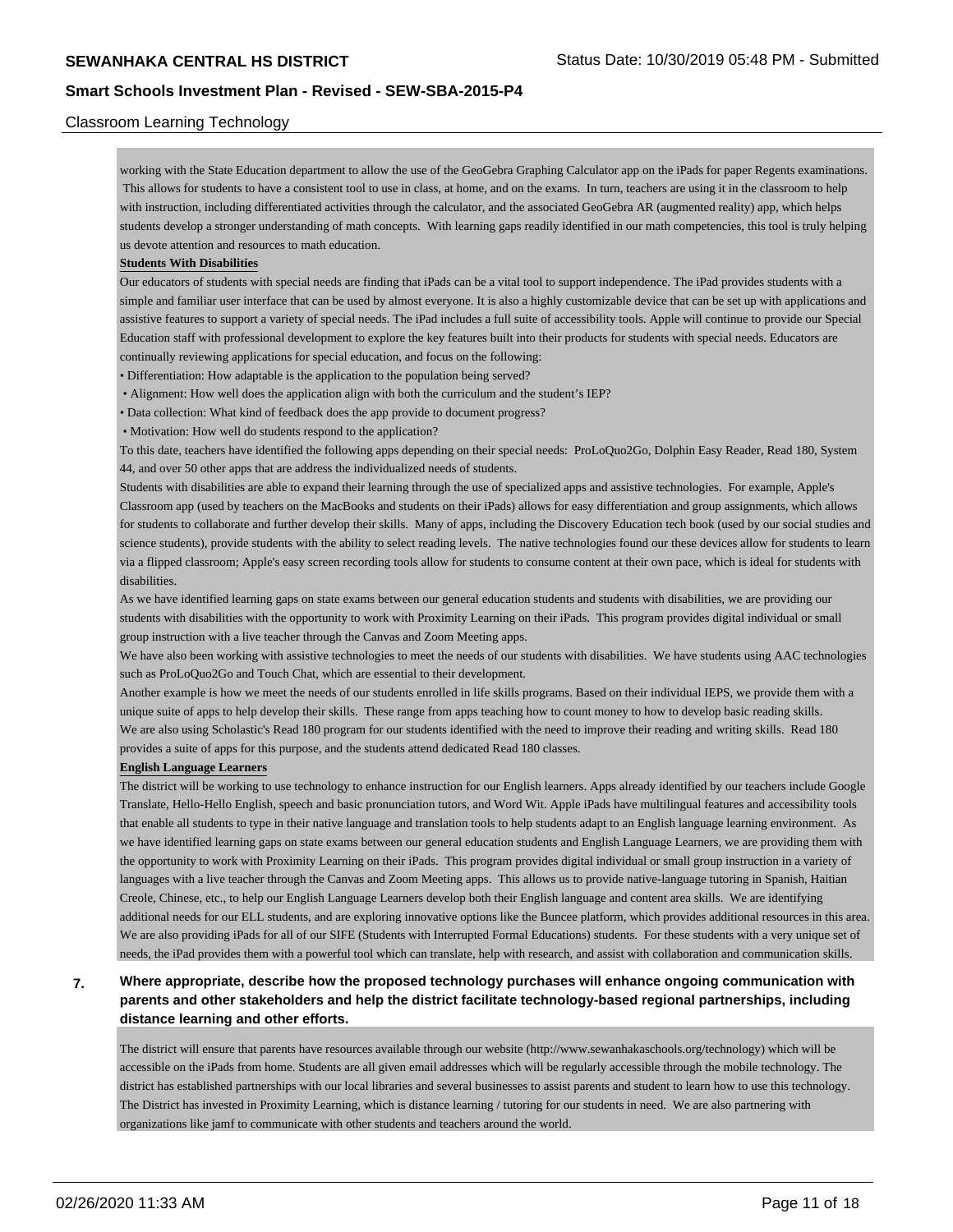### Classroom Learning Technology

**8. Describe the district's plan to provide professional development to ensure that administrators, teachers and staff can employ the technology purchased to enhance instruction successfully.**

**Note: This response should be aligned and expanded upon in accordance with your district's response to Question 1 of F. Professional Development of your Instructional Technology Plan: "Please provide a summary of professional development offered to teachers and staff, for the time period covered by this plan, to support technology to enhance teaching and learning. Please include topics, audience and method of delivery within your summary."**

Professional development in the Sewanhaka District is rooted in the belief that to succeed in the 21st Century, teachers must be agents of change. They must be dedicated to using change as an impetus to promoting student success and readiness for challenges in various post-secondary workplace or educational environments. As agents of change, teachers will be provided with a diversity of opportunities to become exposed to new ideas and pedagogical strategies. We believe in building upon our teachers' successes by fostering their spirit of intellectual inquiry and rewarding their willingness to take risks and experiment with new ways of promoting greater student success. We take great pride in the high standards our faculty sets for its own professional growth.

 As part of our plan, the district will provide access to high-quality, ongoing, job-embedded opportunities for professional learning for teachers, administrators, and other education professionals. Such opportunities ultimately lead to improvements in student success and create broader understanding of the skills that comprise success in a digital age.

 Digital Professional learning communities, peer-to-peer lesson sharing, and better use of data and formative assessment, combined with less emphasis on "sit and get" professional development sessions eliminate the confines of geography and time. These ever-increasing resources offer teachers and administrators vast new opportunities to collaborate, learn, share, and produce best practices with colleagues in school buildings across the country. Digital leaders establish this type of collaborative culture. They model and are transparent with their own learning. In addition, educators must be engaged in more collaborative, goal-oriented approaches to the evaluation of their own teaching to serve as a personal model for the experiences that they might bring to students.

The District will contract with Apple Professional Services to assist in skill development and also provide pull out sessions for faculty to reflect,

observe and new instructional strategies.

The District has also adopted the LoTi Technology Integration Model (http://loticonnection.com/). LoTi stands for Levels of Innovative Teaching.

LoTi has developed a classroom walkthrough protocol with a simple acronym: HEAT. This stands for

- H igher Order Thinking Skills
- E ngaged learners
- A uthentic learning
- T echnology Use

LoTi has developed resources to show that the HEAT framework aligns to and supports many educational initiatives, like Understanding by Design. District leaders will use the HEAT Rubric to gauge faculty progress and develop professional development opportunities.

We will contract 40 days with Apple Professional Learning (APL) Services are scheduled for the 2019-20 school year. The objective for APL sessions is to provide hands-on and immersive learning experiences to help participants gain confidence and context, enabling them to innovate their instructional practices. Participants will build confidence infusing technology into current learning and teaching practices. We will identify individual learning goals based on new skills and knowledge from prior experiences. Participants will practice and apply skills and knowledge related to learning and teaching practice. Through guided practice from an APL specialist, participants will work independently, with a partner, or group members to identify a learning activity from an upcoming unit of study then plan, design, and create a personal learning project. During future coaching and mentoring cycles the APL specialist will support and model integration with individuals within classrooms and other learning spaces.

- Coaching and Ongoing Support (Qty 40 days) (This push in support model provides teachers in class support and training to master apps used in the classroom)
- Apple Academy (Qty 6) (6 teachers will become certified Apple Learning Specialists to provide additional training within the district. Long-term plan is to create a cohort group of faculty to be our in house instructors for future PD activities. This has already been in progress for the past 3 years, and the Sewanhaka Learning Specialists meet and collaborate on professional development)

The District has also contracted with AJ Juliani to provide on-site session at Sewanhaka for leadership team. Over five onsite presentations, he will focus on leading a 1:1 initiative, innovative practices, and change management.

The District will partner with Ed Tech Team to run our third annual 'Summer Summit' in August 2019 to provide two days of high-level professional development for our teachers with a combination of contracted and in-house educators. This event focuses on creativity and innovation, and provides staff the opportunity to spend summer hours preparing lessons for the upcoming year.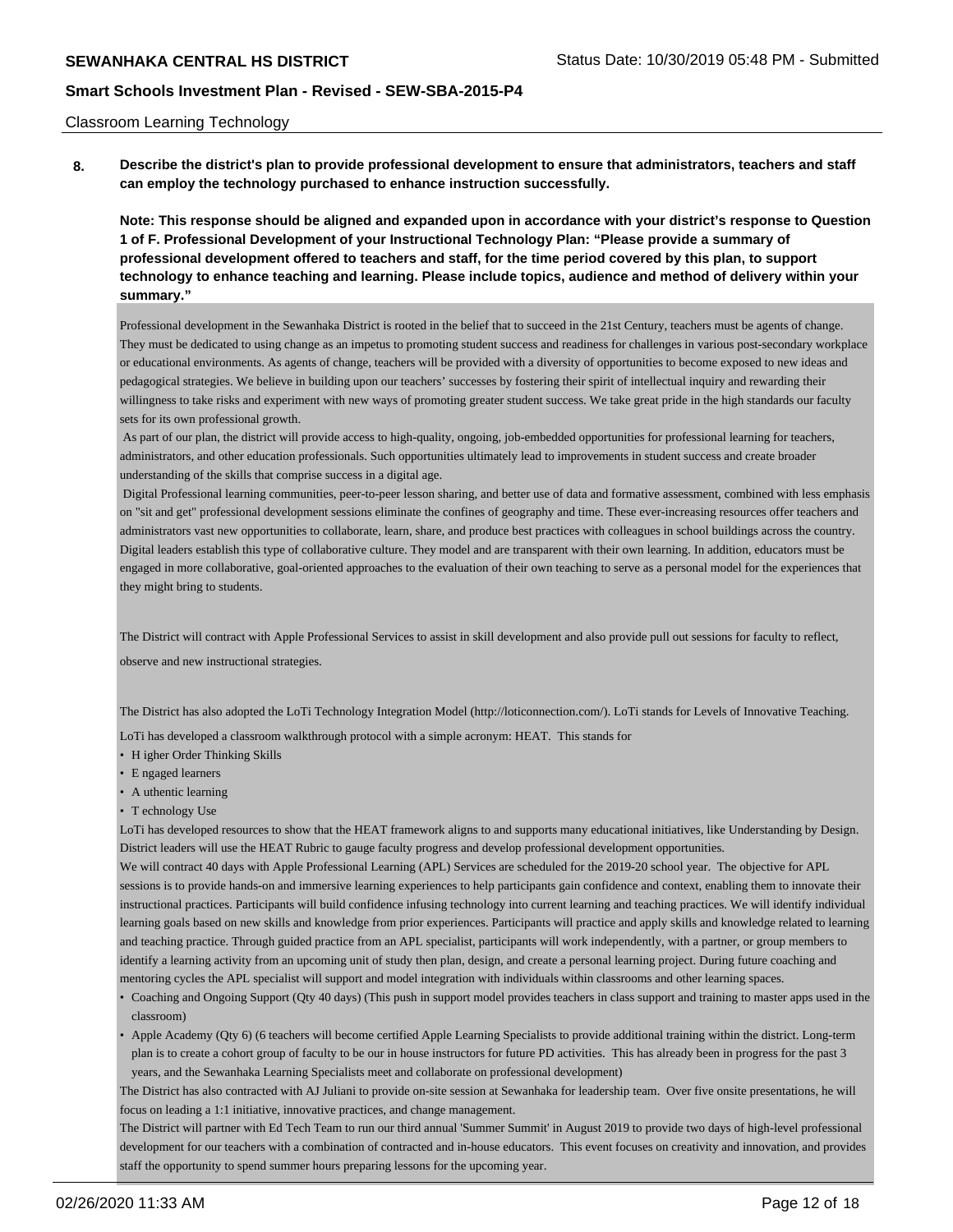## Classroom Learning Technology

The focus of Superintendent's Conference Days will be devoted to instructional technology, following a teachers teaching teachers model in a 'summit' environment.

Finally, as part of the collective bargaining agreement, faculty can be assigned up to 16 productivity sessions of professional development as approved by the Principal or Assistant Superintendent for Curriculum and Instruction. To that end, a menu of options has been developed, in line with the District Strategic Plan, to guide this work. Many of the options revolve around instructional technology. Building Principals in collaboration with the Assistant Superintendent for Curriculum and Instruction will develop a process for scheduling and overseeing approved professional development opportunities within the building. Faculty must log these approved PD sessions on the Productivity PD Log. Teachers needing PD hours toward certification must also enter a Professional Development Log in My Learning Plan to receive credit toward certification for the hours of PD.

# **9. Districts must contact one of the SUNY/CUNY teacher preparation programs listed on the document on the left side of the page that supplies the largest number of the district's new teachers to request advice on innovative uses and best practices at the intersection of pedagogy and educational technology.**

By checking this box, you certify that you have contacted the SUNY/CUNY teacher preparation program that supplies the largest number of your new teachers to request advice on these issues.

**9a. Please enter the name of the SUNY or CUNY Institution that you contacted.**

Old Westbury

**9b. Enter the primary Institution phone number.**

516-876-3275

**9c. Enter the name of the contact person with whom you consulted and/or will be collaborating with on innovative uses of technology and best practices.**

Dr. Nancy Brown

**10. To ensure the sustainability of technology purchases made with Smart Schools funds, districts must demonstrate a long-term plan to maintain and replace technology purchases supported by Smart Schools Bond Act funds. This sustainability plan shall demonstrate a district's capacity to support recurring costs of use that are ineligible for Smart Schools Bond Act funding such as device maintenance, technical support, Internet and wireless fees, maintenance of hotspots, staff professional development, building maintenance and the replacement of incidental items. Further, such a sustainability plan shall include a long-term plan for the replacement of purchased devices and equipment at the end of their useful life with other funding sources.**

By checking this box, you certify that the district has a sustainability plan as described above.

**11. Districts must ensure that devices purchased with Smart Schools Bond funds will be distributed, prepared for use, maintained and supported appropriately. Districts must maintain detailed device inventories in accordance with generally accepted accounting principles.**

By checking this box, you certify that the district has a distribution and inventory management plan and system in place.

#### **12. Please detail the type, quantity, per unit cost and total cost of the eligible items under each sub-category.**

| Select the allowable expenditure | Iltem to be Purchased             | Quantity       | Cost per Item | <b>Total Cost</b> |
|----------------------------------|-----------------------------------|----------------|---------------|-------------------|
| type.                            |                                   |                |               |                   |
| Repeat to add another item under |                                   |                |               |                   |
| each type.                       |                                   |                |               |                   |
| <b>Tablet Computers</b>          | iPad Wi-Fi 32GB - Space Gray      | $\overline{2}$ | 299.00        | 598.00            |
| <b>Laptop Computers</b>          | Apple 13-inch MacBook Pro         | 283            | 1.249.00      | 353,467.00        |
| <b>Tablet Computers</b>          | iPad Wi-Fi 32GB - Space Gray (10- | 150            | 2,940.00      | 441,000.00        |
|                                  | pack)                             |                |               |                   |
|                                  |                                   | 435            | 4,488.00      | 795,065           |

#### **13. Final 2014-15 BEDS Enrollment to calculate Nonpublic Sharing Requirement (no changes allowed.)**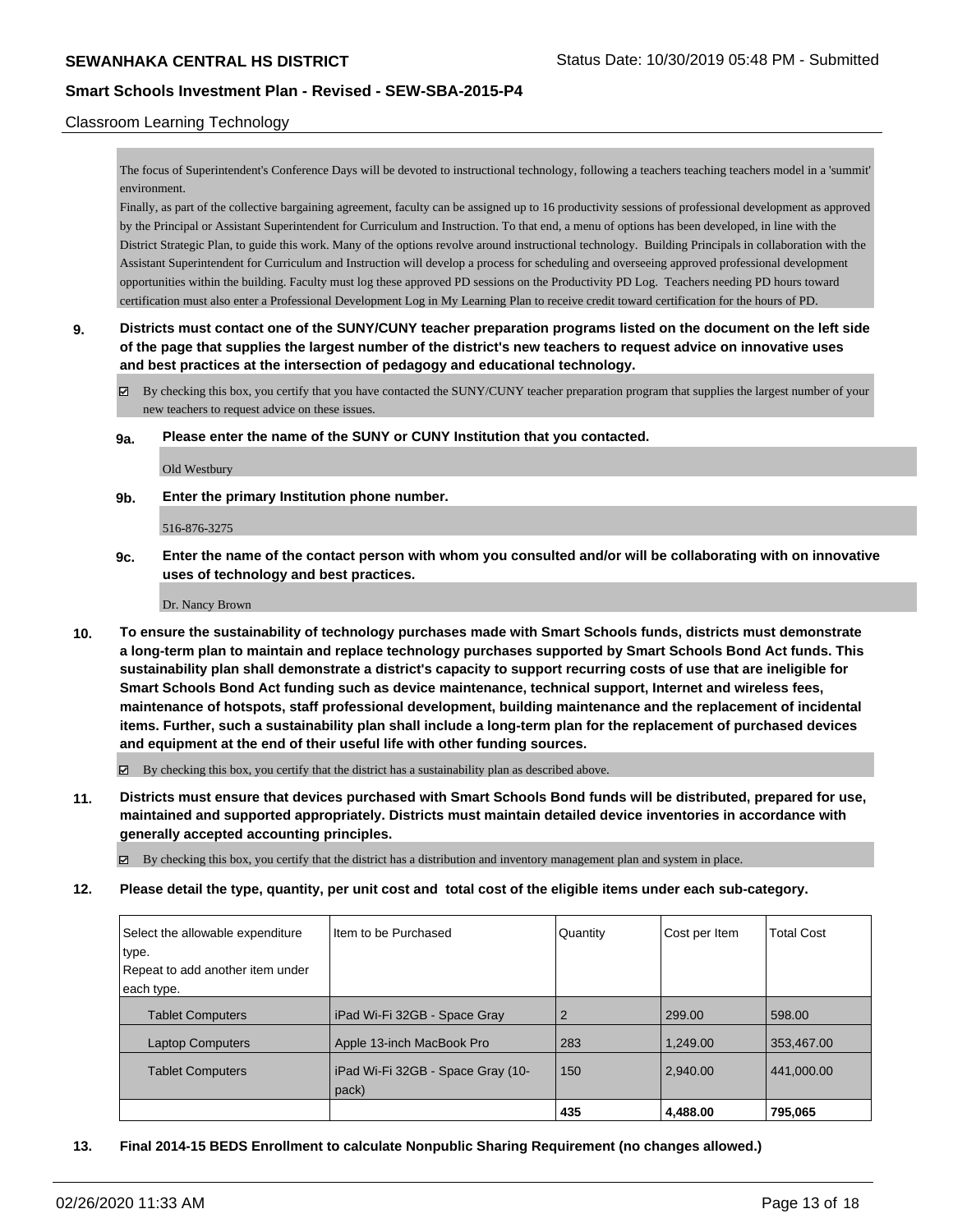Classroom Learning Technology

|              | l Public Enrollment | Nonpublic Enrollment | <b>Total Enrollment</b> | Nonpublic<br>Percentage |
|--------------|---------------------|----------------------|-------------------------|-------------------------|
| l Enrollment | 8,077               | 158                  | 8,235.00                | 1.92                    |

# **14. If you are submitting an allocation for Classroom Learning Technology complete this table.**

|                          | Public School Sub-Allocation | <b>Estimated Nonpublic Loan</b><br>Amount | <b>Estimated Total Public and</b><br>Nonpublic Sub-Allocation |
|--------------------------|------------------------------|-------------------------------------------|---------------------------------------------------------------|
|                          |                              | (Based on Percentage Above)               |                                                               |
| Interactive Whiteboards  | 0.00                         | 0.00                                      | 0.00                                                          |
| <b>Computer Servers</b>  | 0.00                         | 0.00                                      | 0.00                                                          |
| <b>Desktop Computers</b> | 0.00                         | 0.00                                      | 0.00                                                          |
| <b>Laptop Computers</b>  | 353,467.00                   | 0.00                                      | 353,467.00                                                    |
| <b>Tablet Computers</b>  | 441,598.00                   | 0.00                                      | 441,598.00                                                    |
| <b>Other Costs</b>       | (No Response)                | 0.00                                      | 0.00                                                          |
| Totals:                  | 795,065.00                   | 0                                         | 795,065                                                       |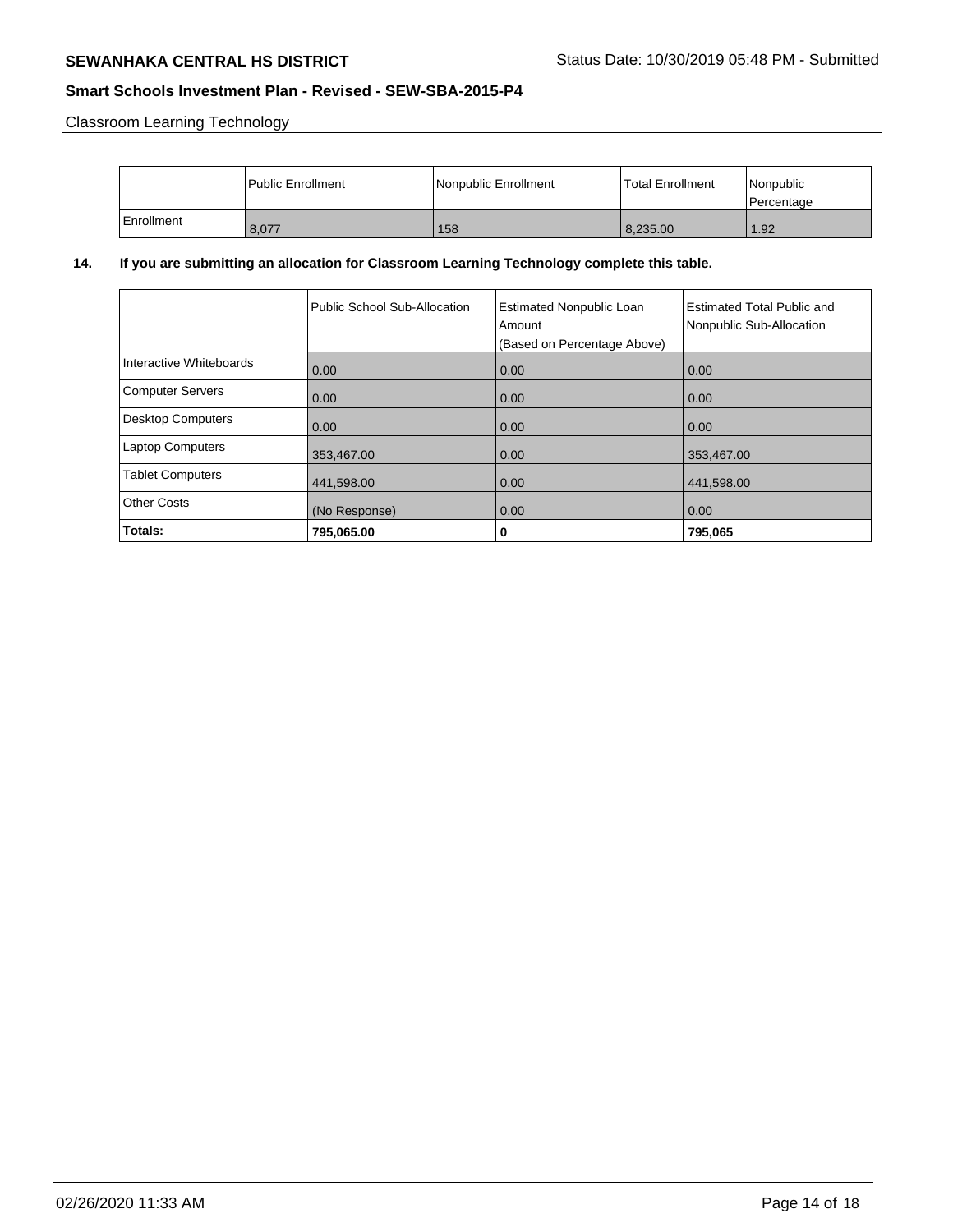### Pre-Kindergarten Classrooms

**1. Provide information regarding how and where the district is currently serving pre-kindergarten students and justify the need for additional space with enrollment projections over 3 years.**

(No Response)

- **2. Describe the district's plan to construct, enhance or modernize education facilities to accommodate prekindergarten programs. Such plans must include:**
	- **Specific descriptions of what the district intends to do to each space;**
	- **An affirmation that new pre-kindergarten classrooms will contain a minimum of 900 square feet per classroom;**
	- **The number of classrooms involved;**
	- **The approximate construction costs per classroom; and**
	- **Confirmation that the space is district-owned or has a long-term lease that exceeds the probable useful life of the improvements.**

(No Response)

**3. Smart Schools Bond Act funds may only be used for capital construction costs. Describe the type and amount of additional funds that will be required to support ineligible ongoing costs (e.g. instruction, supplies) associated with any additional pre-kindergarten classrooms that the district plans to add.**

(No Response)

**4. All plans and specifications for the erection, repair, enlargement or remodeling of school buildings in any public school district in the State must be reviewed and approved by the Commissioner. Districts that plan capital projects using their Smart Schools Bond Act funds will undergo a Preliminary Review Process by the Office of Facilities Planning.**

**Please indicate on a separate row each project number given to you by the Office of Facilities Planning.**

| Project Number |  |
|----------------|--|
| (No Response)  |  |
|                |  |

**5. Please detail the type, quantity, per unit cost and total cost of the eligible items under each sub-category.**

| Select the allowable expenditure | Item to be purchased | Quantity      | Cost per Item | <b>Total Cost</b> |
|----------------------------------|----------------------|---------------|---------------|-------------------|
| type.                            |                      |               |               |                   |
| Repeat to add another item under |                      |               |               |                   |
| each type.                       |                      |               |               |                   |
| (No Response)                    | (No Response)        | (No Response) | (No Response) | 0.00              |
|                                  |                      | o             | 0.00          | u                 |

**6. If you have made an allocation for Pre-Kindergarten Classrooms, complete this table. Note that the calculated Total at the bottom of the table must equal the Total allocation for this category that you entered in the SSIP Overview overall budget.**

|                                          | Sub-Allocation |
|------------------------------------------|----------------|
| Construct Pre-K Classrooms               | (No Response)  |
| Enhance/Modernize Educational Facilities | (No Response)  |
| <b>Other Costs</b>                       | (No Response)  |
| Totals:                                  | 0.00           |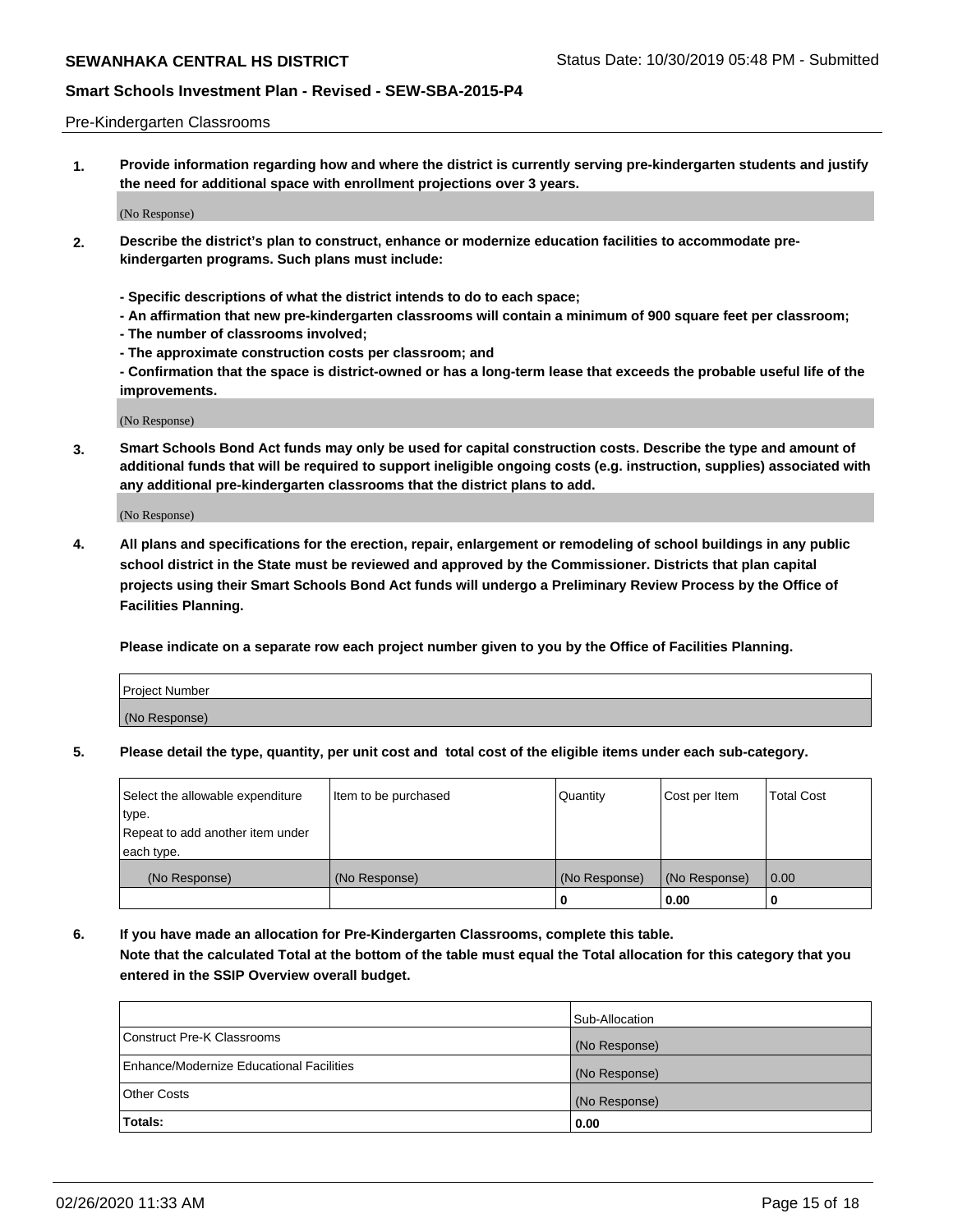Replace Transportable Classrooms

**1. Describe the district's plan to construct, enhance or modernize education facilities to provide high-quality instructional space by replacing transportable classrooms.**

(No Response)

**2. All plans and specifications for the erection, repair, enlargement or remodeling of school buildings in any public school district in the State must be reviewed and approved by the Commissioner. Districts that plan capital projects using their Smart Schools Bond Act funds will undergo a Preliminary Review Process by the Office of Facilities Planning.**

**Please indicate on a separate row each project number given to you by the Office of Facilities Planning.**

| Project Number |  |
|----------------|--|
|                |  |
| (No Response)  |  |

**3. For large projects that seek to blend Smart Schools Bond Act dollars with other funds, please note that Smart Schools Bond Act funds can be allocated on a pro rata basis depending on the number of new classrooms built that directly replace transportable classroom units.**

**If a district seeks to blend Smart Schools Bond Act dollars with other funds describe below what other funds are being used and what portion of the money will be Smart Schools Bond Act funds.**

(No Response)

**4. Please detail the type, quantity, per unit cost and total cost of the eligible items under each sub-category.**

| Select the allowable expenditure | Item to be purchased | Quantity      | Cost per Item | <b>Total Cost</b> |
|----------------------------------|----------------------|---------------|---------------|-------------------|
| ∣type.                           |                      |               |               |                   |
| Repeat to add another item under |                      |               |               |                   |
| each type.                       |                      |               |               |                   |
| (No Response)                    | (No Response)        | (No Response) | (No Response) | 0.00              |
|                                  |                      | 0             | 0.00          |                   |

**5. If you have made an allocation for Replace Transportable Classrooms, complete this table. Note that the calculated Total at the bottom of the table must equal the Total allocation for this category that you entered in the SSIP Overview overall budget.**

|                                                | Sub-Allocation |
|------------------------------------------------|----------------|
| Construct New Instructional Space              | (No Response)  |
| Enhance/Modernize Existing Instructional Space | (No Response)  |
| Other Costs                                    | (No Response)  |
| Totals:                                        | 0.00           |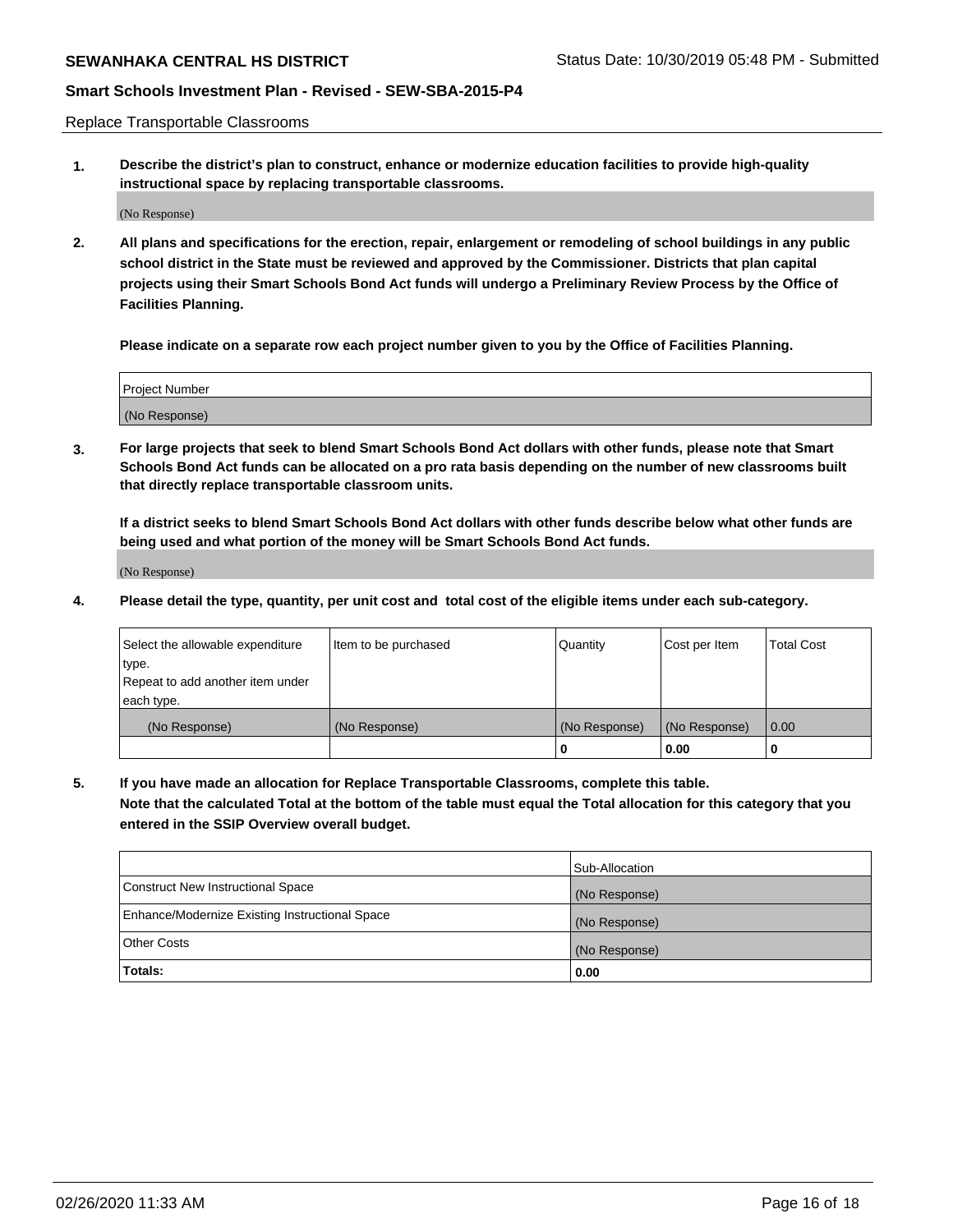High-Tech Security Features

**1. Describe how you intend to use Smart Schools Bond Act funds to install high-tech security features in school buildings and on school campuses.**

(No Response)

**2. All plans and specifications for the erection, repair, enlargement or remodeling of school buildings in any public school district in the State must be reviewed and approved by the Commissioner. Smart Schools plans with any expenditures in the High-Tech Security category require a project number from the Office of Facilities Planning. Districts must submit an SSBA LOI and receive project numbers prior to submitting the SSIP. As indicated on the LOI, some projects may be eligible for a streamlined review and will not require a building permit. Please indicate on a separate row each project number given to you by the Office of Facilities Planning.**

| <b>Project Number</b> |  |
|-----------------------|--|
|                       |  |
| (No Response)         |  |

- **3. Was your project deemed eligible for streamlined Review?**
	- Yes
	- $\hfill \Box$  No
- **4. Include the name and license number of the architect or engineer of record.**

| <b>Name</b>   | License Number |
|---------------|----------------|
| (No Response) | (No Response)  |

**5. Please detail the type, quantity, per unit cost and total cost of the eligible items under each sub-category.**

| Select the allowable expenditure | Item to be purchased | Quantity      | Cost per Item | Total Cost |
|----------------------------------|----------------------|---------------|---------------|------------|
| 'type.                           |                      |               |               |            |
| Repeat to add another item under |                      |               |               |            |
| each type.                       |                      |               |               |            |
| (No Response)                    | (No Response)        | (No Response) | (No Response) | 0.00       |
|                                  |                      | u             | 0.00          |            |

**6. If you have made an allocation for High-Tech Security Features, complete this table.**

**Enter each Sub-category Public Allocation based on the the expenditures listed in Table #5.**

|                                                      | Sub-Allocation |
|------------------------------------------------------|----------------|
| Capital-Intensive Security Project (Standard Review) | (No Response)  |
| <b>Electronic Security System</b>                    | (No Response)  |
| <b>Entry Control System</b>                          | (No Response)  |
| Approved Door Hardening Project                      | (No Response)  |
| <b>Other Costs</b>                                   | (No Response)  |
| Totals:                                              | 0.00           |